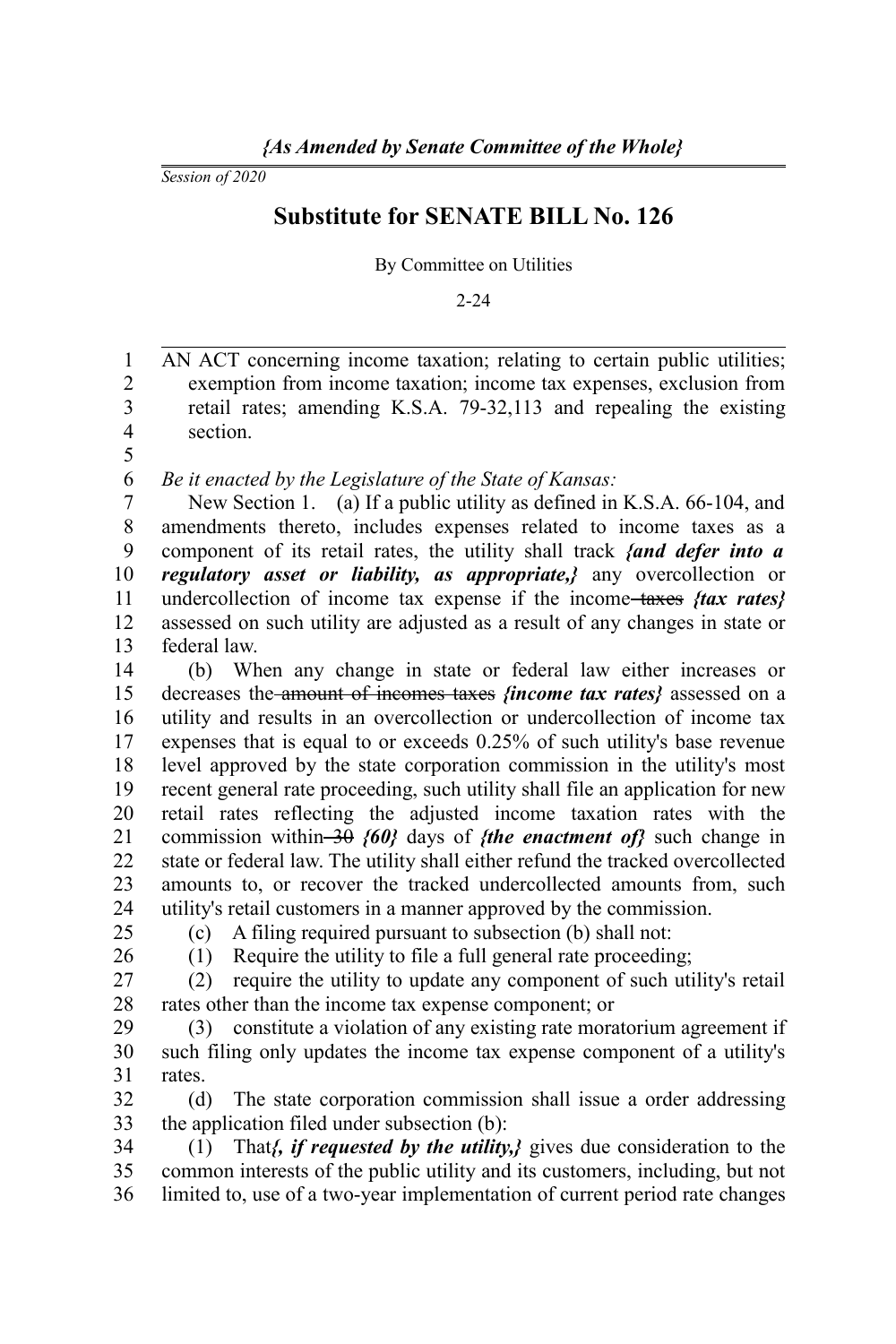to maintain the credit quality of the utility by ensuring that any such change in retail rates will not cause the utility's credit metrics that are traditionally considered by the credit rating agencies to deteriorate to a level that could impair the utility's current credit rating. To the extent a retail rate change to address adjusted income taxes is implemented over a period of time, as provided in this paragraph, the utility shall: (A) Track and defer any overcollection or undercollection of income tax expenses as a regulatory liability or asset, as appropriate, that will accrue interest at the utility's cost of short-term debt *{weighted average cost of capital, as determined by the commission in the utility's most recent general rate proceeding*}; and (B) refund or collect the balance of such amounts in its next full general rate proceeding; and 1 2 3 4 5 6 7 8 9 10 11 12

13

(2) within 120 days of the date of such filing.

(e) *{If a utility has a full general rate proceeding pending before the commission, or has provided notice to the commission of its intent to file a full general rate proceeding application, at the time any adjusted income tax rates become effective, upon a showing by the utility that the public interest would be promoted, the commission may issue an order finding that such adjusted state or federal income tax rates should not be reflected in such utility's retail rates until the utility's new retail rates become effective following such utility's full general rate proceeding.* 14 15 16 17 18 19 20 21

*(f)}* Excess accumulated deferred income tax balances resulting from income taxes adjusted due to changes in state or federal law shall—bemaintained *{remain unamortized}* on the public utility's books of account until new retail rates from such utility's next full general rate proceeding after the altered *{adjusted}* income tax rates take effect. Such balances shall be *{amortized and}* reflected in retail rates at such time. *{If requested by the utility,}* excess accumulated deferred income tax balances resulting from changes in state law effective January 2021, shall be authorized by the state corporation commission to be amortized over *{a period of not less than}* 30 years in retail rates for such utility *{by order of the commission}*. Excess accumulated deferred income tax balances resulting from any other changes in state or federal law shall be authorized by the commission to be amortized in retail rates for such utility *{by order of the commission}* in a manner consistent with requirements of state and federal tax law and implementing regulations and in a manner that will not impair the utility's credit rating. 22 23 24 25 26 27 28 29 30 31 32 33 34 35 36 37

38

(f) The provisions of this section shall not apply to any: (1) Municipal electric utility or natural gas utility; or

(2) utility that is a cooperative as defined in K.S.A. 66-104d, and 39 40

41

amendments thereto, or owned by one or more such cooperatives.<br>(g) For the purposes of this section, "overcollection or  $(g)$  For the purposes of this section, undercollection of income tax expense" means the portion of utility 42 43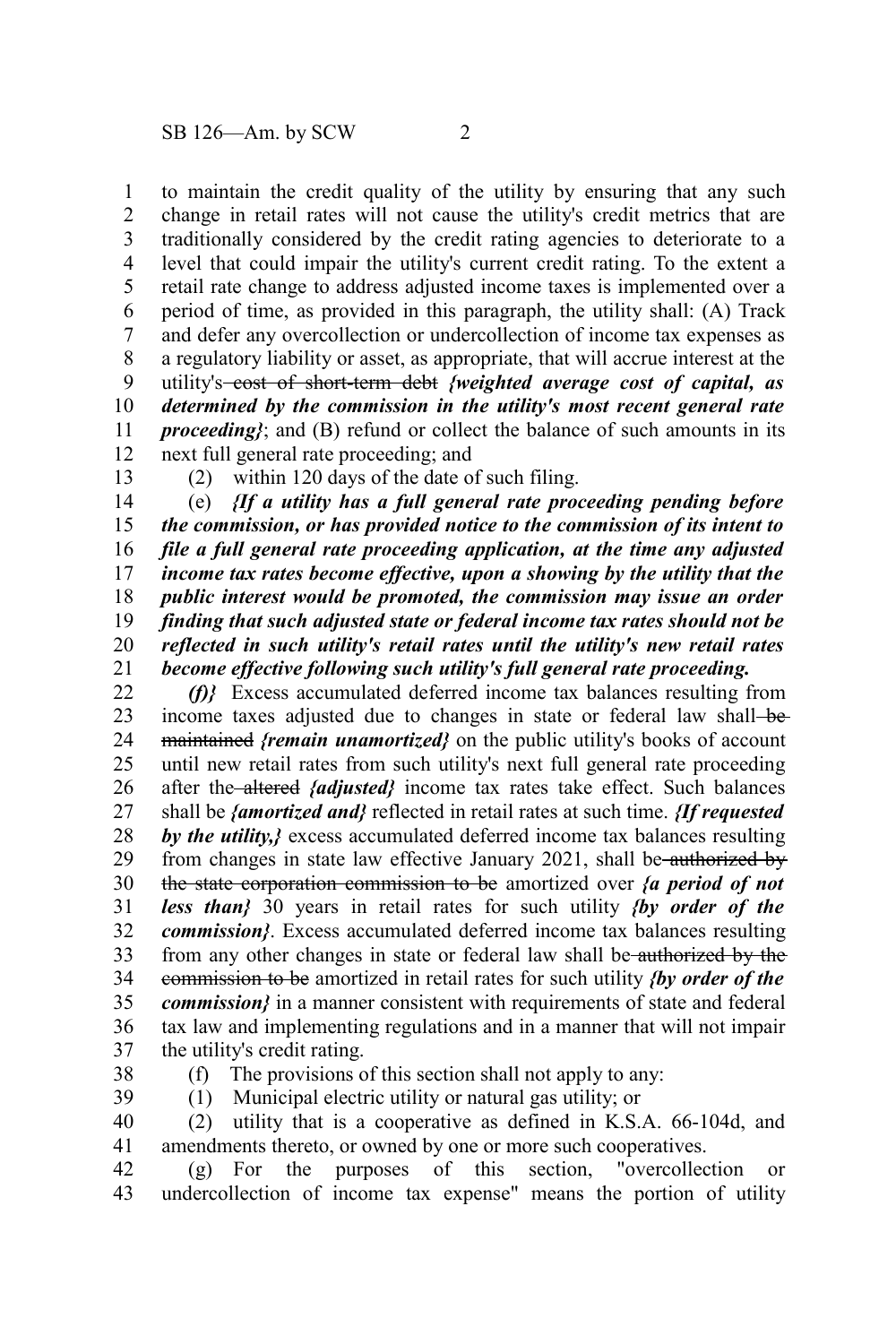revenue representing the difference between the cost of service as approved by the state corporation commission in the utility's most recent base rate proceeding and the cost of service that would have resulted had the provision for state or federal income taxes been based upon the adjusted corporate income tax rate. *{"Overcollection or undercollection of income tax expense" does not include the effects of accumulated deferred income taxes or excess accumulated deferred income taxes.}* 1 2 3 4 5 6 7

Sec. 2. K.S.A. 79-32,113 is hereby amended to read as follows: 79- 32,113. (a) A person or organization exempt from federal income taxation under the provisions of the federal internal revenue code shall also be exempt from the tax imposed by this act in each year in which such person or organization satisfies the requirements of the federal internal revenue code for exemption from federal income taxation. If the exemption applicable to any person or organization under the provisions of the federal internal revenue code is limited or qualified in any manner, the exemption from taxes imposed by this article shall be limited or qualified in a similar manner. 8 9 10 11 12 13 14 15 16 17

(b) Notwithstanding the provisions of subsection (a)  $-$ of this section, the unrelated business taxable income, as computed under the provisions of the federal internal revenue code, of any person or organization otherwise exempt from the tax imposed by this act and subject to the tax imposed on unrelated business income by the federal internal revenue code shall be subject to the tax which would have been imposed by this act but for the provisions of subsection (a) of this section. 18 19 20 21 22 23 24

(c) In addition to the persons or organizations exempt from federal income taxation under the provision of the federal internal revenue code, there shall also be exempt from the tax imposed by this act, insurance companies, banks, trust companies, savings and loan associations, credit unions and any other organizations, entities or persons specifically exempt from Kansas income taxation under the laws of the state of Kansas. 25 26 27 28 29 30

*(d) {Notwithstanding the provisions of K.S.A. 79-32,110, and amendments thereto, effective for tax years ending on or after December 31, 2021,} every electric and natural gas public utility as defined in K.S.A. 66-104, and amendments thereto, not including any such utility that is a cooperative as defined in K.S.A. 66-104d, and amendments thereto, or owned by one or more such cooperatives, that is subject to rate regulation by the state corporation commission {and any utility that is a cooperative as defined in K.S.A. 66-104d, and amendments thereto, or owned by one or more such cooperatives} shall: (1) Be exempt from the tax imposed by the Kansas income tax act pursuant to K.S.A. 79-32,110, and amendments thereto; {(2) not be permitted to be included in a consolidated or unitary combined return;} and*  $\left(\frac{2}{2}\right)$  *{(3) except as provided in section 1, and amendments thereto,} not collect, as a component of such utility's retail* 31 32 33 34 35 36 37 38 39 40 41 42 43